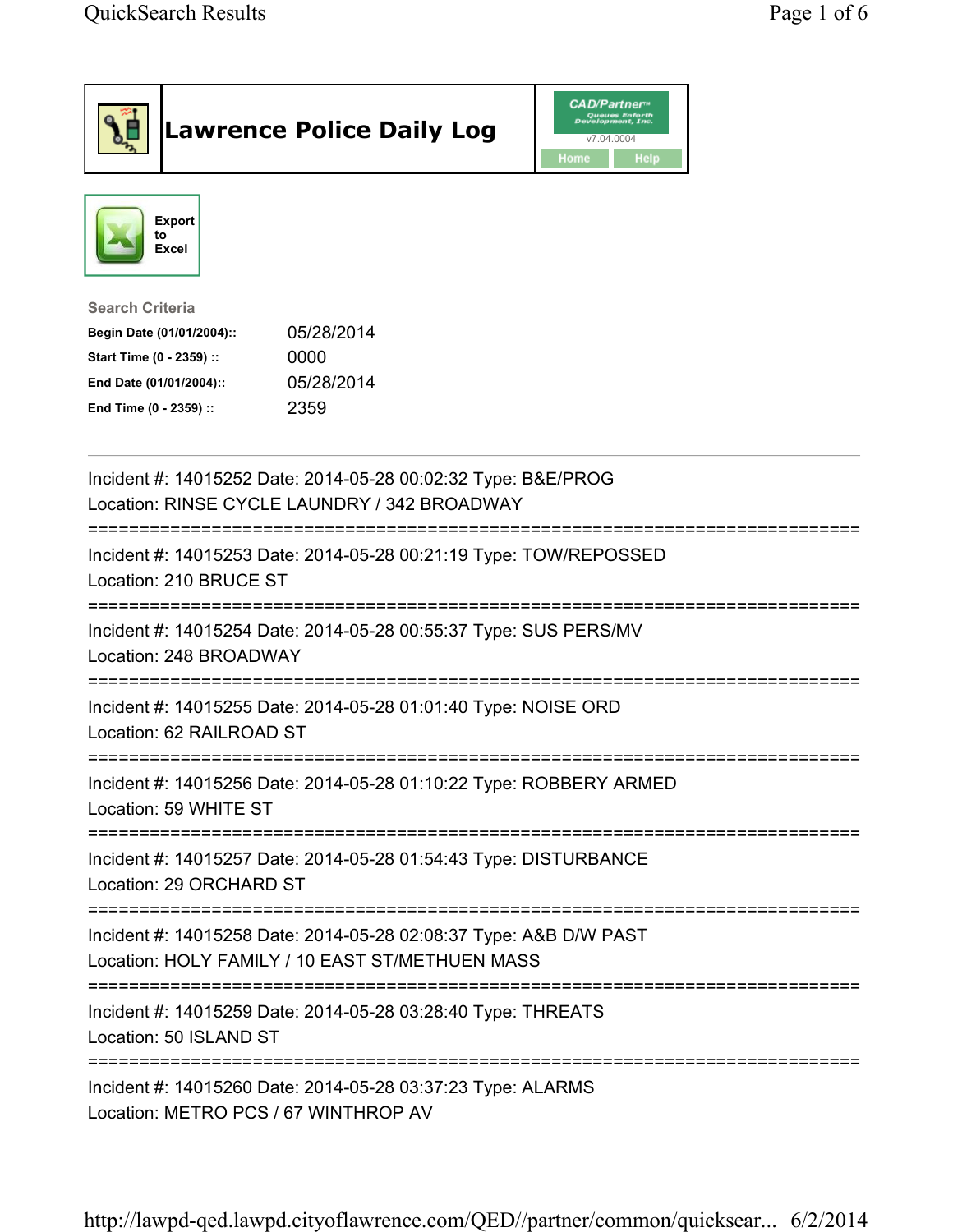| Incident #: 14015261 Date: 2014-05-28 03:51:32 Type: ALARMS<br>Location: GAS & GO / 150 WINTHROP AV                                                      |
|----------------------------------------------------------------------------------------------------------------------------------------------------------|
| Incident #: 14015262 Date: 2014-05-28 07:28:11 Type: MAL DAMAGE<br>Location: 280 LAWRENCE ST                                                             |
| Incident #: 14015263 Date: 2014-05-28 08:03:59 Type: AUTO ACC/NO PI<br>Location: MARKET ST & S UNION ST<br>:========================                     |
| Incident #: 14015264 Date: 2014-05-28 08:04:46 Type: AUTO ACC/NO PI<br>Location: 136 NEWBURY ST                                                          |
| Incident #: 14015265 Date: 2014-05-28 08:52:02 Type: LIC PLATE STO<br>Location: 18 CAMDEN ST                                                             |
| Incident #: 14015266 Date: 2014-05-28 08:57:34 Type: ALARMS<br>Location: ESSEX TOWERS / 45 BROADWAY                                                      |
| Incident #: 14015267 Date: 2014-05-28 10:15:24 Type: AUTO ACC/NO PI<br>Location: RIVER POINTE WY & WINTHROP AV<br>;===================================== |
| Incident #: 14015268 Date: 2014-05-28 11:19:00 Type: AUTO ACC/NO PI<br>Location: PHOENIX / 15 UNION ST                                                   |
| Incident #: 14015269 Date: 2014-05-28 11:43:00 Type: WARRANT SERVE<br>Location: 3 DURHAM ST                                                              |
| Incident #: 14015270 Date: 2014-05-28 11:53:25 Type: HARASSMENT<br>Location: 78 KINGSTON ST                                                              |
| Incident #: 14015271 Date: 2014-05-28 12:32:16 Type: A&B PAST<br>Location: LAWRENCE HIGH SCHOOL / 233 HAVERHILL ST                                       |
| Incident #: 14015272 Date: 2014-05-28 12:55:25 Type: TOW OF M/V<br>Location: COMMUNITY AV & PROVIDENCE ST                                                |
| ======================<br>Incident #: 14015273 Date: 2014-05-28 12:56:22 Type: TOW OF M/V<br>Location: ABBOTT ST                                         |
| Incident #: 14015274 Date: 2014-05-28 14:01:20 Type: MAL DAMAGE<br>I Anation: 2 DIIDUAM OT EL 4                                                          |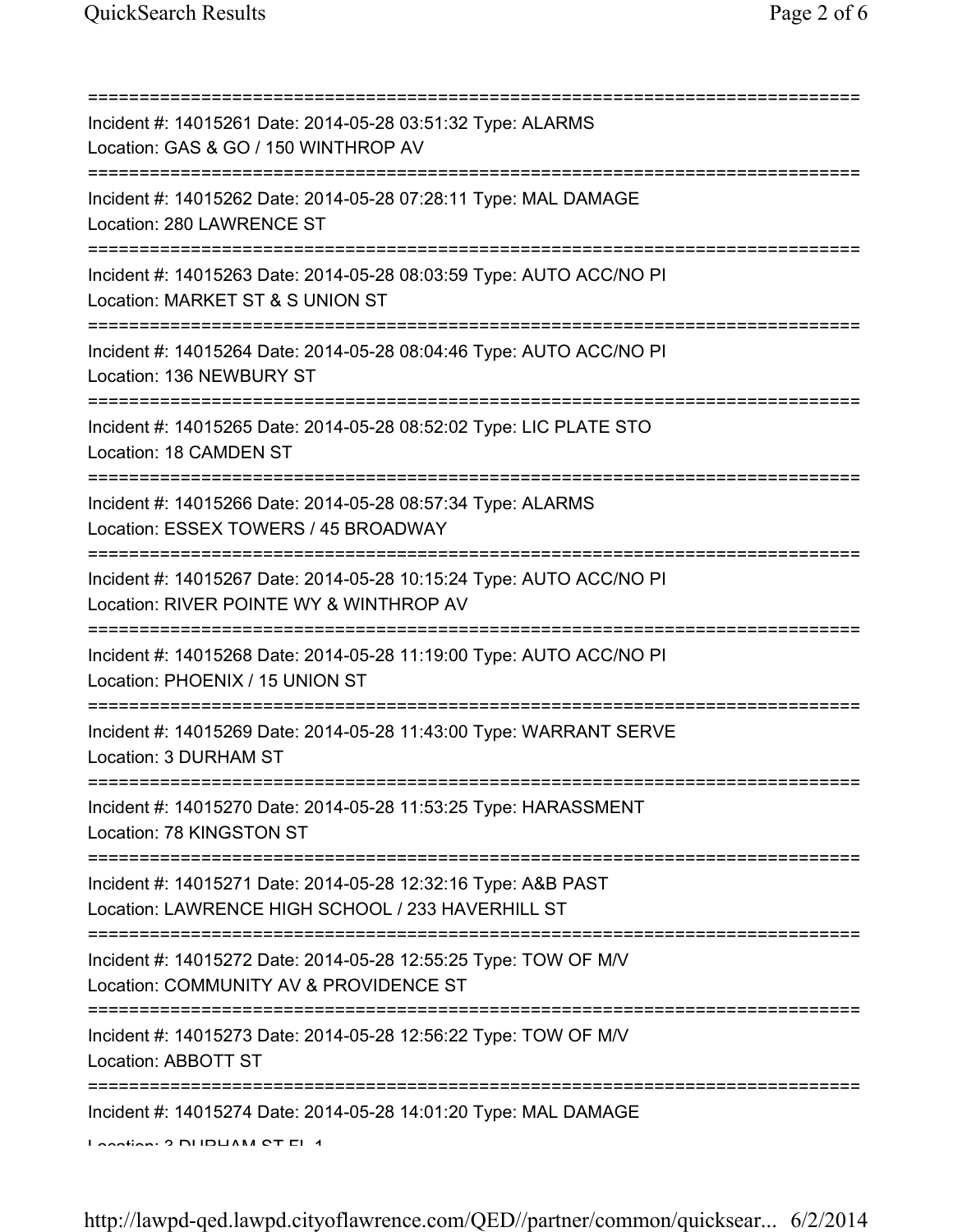| .=============================                                                                                                         |
|----------------------------------------------------------------------------------------------------------------------------------------|
| Incident #: 14015275 Date: 2014-05-28 14:04:33 Type: AUTO ACC/UNK PI<br>Location: BRANCO / 89 ESSEX ST                                 |
| Incident #: 14015276 Date: 2014-05-28 14:16:22 Type: TOW/REPOSSED<br>Location: 210 BRUCE ST<br>====================================    |
| Incident #: 14015277 Date: 2014-05-28 14:21:42 Type: DRUG OVERDOSE<br>Location: DEN ROCK PARK / WINTHROP AV                            |
| Incident #: 14015278 Date: 2014-05-28 14:22:51 Type: SUS PERS/MV<br>Location: 40 BELLEVUE ST<br>-------------------------------------- |
| Incident #: 14015279 Date: 2014-05-28 14:26:25 Type: FIGHT<br>Location: 3 NEWTON ST #9<br>;===================================         |
| Incident #: 14015280 Date: 2014-05-28 14:32:47 Type: M/V STOP<br>Location: 235 WATER ST                                                |
| ;===============================<br>Incident #: 14015281 Date: 2014-05-28 14:35:47 Type: SUS PERS/MV<br>Location: 14 CEDAR ST          |
| Incident #: 14015282 Date: 2014-05-28 14:47:57 Type: DRUG VIO<br>Location: 262 HAMPSHIRE ST                                            |
| Incident #: 14015283 Date: 2014-05-28 14:54:43 Type: AUTO ACC/UNK PI<br>Location: BROADWAY & WATER ST                                  |
| Incident #: 14015284 Date: 2014-05-28 14:57:30 Type: THREATS<br>Location: 280 MERRIMACK ST                                             |
| :======================<br>Incident #: 14015285 Date: 2014-05-28 15:22:45 Type: INVEST CONT<br>Location: 90 LOWELL ST                  |
| ========================<br>Incident #: 14015286 Date: 2014-05-28 15:23:18 Type: WARRANT SERVE<br>Location: 31-33 JACKSON ST #1B       |
| Incident #: 14015287 Date: 2014-05-28 15:53:55 Type: WOMAN DOWN<br>Location: 257 ESSEX ST                                              |
| Incident #: 14015288 Date: 2014-05-28 16:11:04 Type: MISSING PERS                                                                      |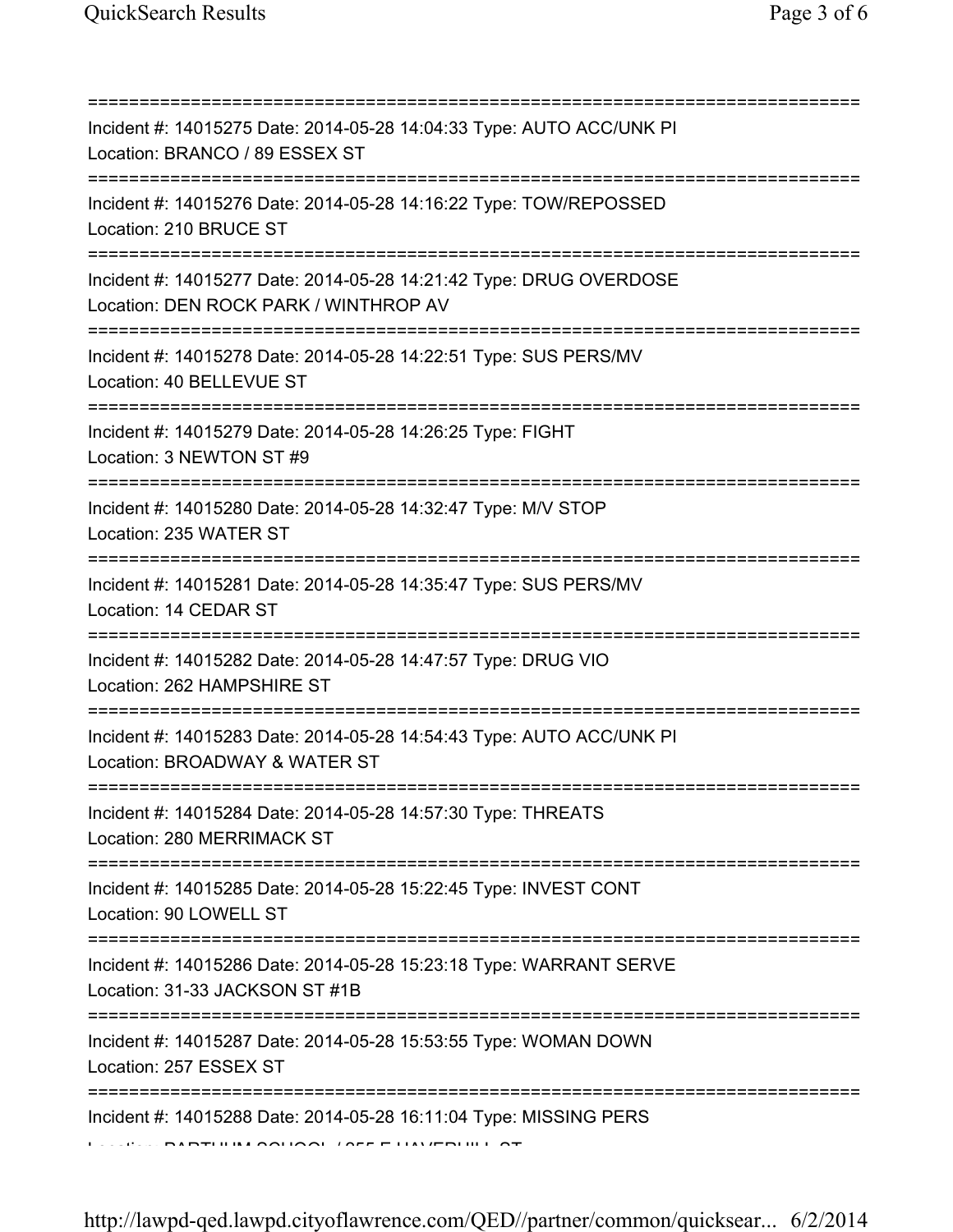=========================================================================== Incident #: 14015289 Date: 2014-05-28 16:12:57 Type: CK WELL BEING Location: 33A MORTON ST =========================================================================== Incident #: 14015290 Date: 2014-05-28 16:17:51 Type: MV/BLOCKING Location: 380 HAVERHILL ST =========================================================================== Incident #: 14015292 Date: 2014-05-28 16:58:55 Type: HIT & RUN PRO Location: 521 LOWELL ST =========================================================================== Incident #: 14015291 Date: 2014-05-28 16:59:11 Type: AUTO ACC/NO PI Location: 25 MARSTON ST =========================================================================== Incident #: 14015293 Date: 2014-05-28 17:35:33 Type: IDENTITY THEFT Location: 530 ANDOVER ST =========================================================================== Incident #: 14015294 Date: 2014-05-28 17:42:27 Type: DOMESTIC/PROG Location: 61 EVERETT ST FL 1 =========================================================================== Incident #: 14015295 Date: 2014-05-28 17:45:28 Type: SUS PERS/MV Location: 68 EASTON ST =========================================================================== Incident #: 14015296 Date: 2014-05-28 17:59:26 Type: M/V STOP Location: S BROADWAY & WEARE ST =========================================================================== Incident #: 14015297 Date: 2014-05-28 18:04:56 Type: B&E/ATTEMPY Location: 7 LOGAN ST =========================================================================== Incident #: 14015298 Date: 2014-05-28 18:17:16 Type: UNKNOWN PROB Location: NEWBURY ST & ORCHARD ST =========================================================================== Incident #: 14015299 Date: 2014-05-28 18:27:39 Type: UNWANTEDGUEST Location: 4 MARKET ST =========================================================================== Incident #: 14015300 Date: 2014-05-28 18:33:25 Type: HARASSMENT Location: 36 ARLINGTON ST =========================================================================== Incident #: 14015301 Date: 2014-05-28 18:46:06 Type: DISTURBANCE Location: 61 EVERETT ST FL 1 =========================================================================== Incident #: 14015302 Date: 2014-05-28 19:01:05 Type: TOW OF M/V Location: 175 HAVERHILL ST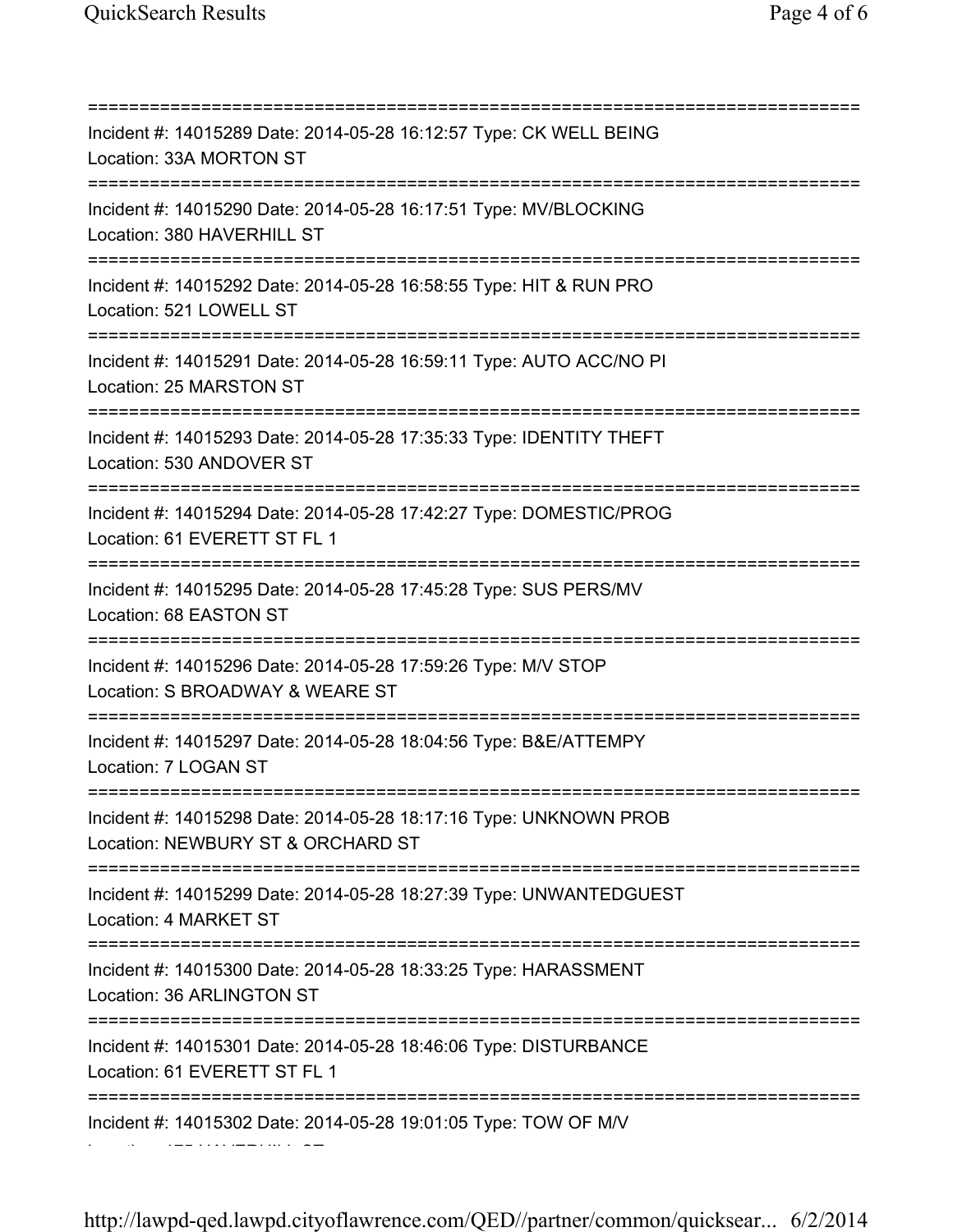=========================================================================== Incident #: 14015303 Date: 2014-05-28 19:16:02 Type: ALARM/BURG Location: 700 ESSEX ST =========================================================================== Incident #: 14015304 Date: 2014-05-28 19:32:12 Type: ALARM/BURG Location: 71 DUCKETT AV =========================================================================== Incident #: 14015305 Date: 2014-05-28 19:34:21 Type: SUS PERS/MV Location: OSGOOD ST & SALEM ST =========================================================================== Incident #: 14015306 Date: 2014-05-28 20:17:44 Type: RECOV/STOL/MV Location: 12 DIAMOND ST =========================================================================== Incident #: 14015307 Date: 2014-05-28 20:23:25 Type: MAL DAMG PROG Location: 55 COLUMBUS AV =========================================================================== Incident #: 14015308 Date: 2014-05-28 20:46:28 Type: MEDIC SUPPORT Location: 317 HAMPSHIRE ST #D =========================================================================== Incident #: 14015309 Date: 2014-05-28 21:34:39 Type: SPECIAL CHECK Location: 10 AVON ST =========================================================================== Incident #: 14015310 Date: 2014-05-28 21:47:42 Type: LARCENY/PAST Location: 11 UNION ST =========================================================================== Incident #: 14015311 Date: 2014-05-28 22:30:55 Type: A&B D/W PAST Location: 1 GENERAL ST =========================================================================== Incident #: 14015312 Date: 2014-05-28 22:56:56 Type: M/V STOP Location: HIGH ST =========================================================================== Incident #: 14015313 Date: 2014-05-28 23:05:32 Type: UNKNOWN PROB Location: 355 PARK ST #217 =========================================================================== Incident #: 14015314 Date: 2014-05-28 23:11:53 Type: ALARM/BURG Location: 49 WALNUT ST =========================================================================== Incident #: 14015315 Date: 2014-05-28 23:20:30 Type: MEDIC SUPPORT Location: MARKET ST & PARKER ST =========================================================================== Incident #: 14015316 Date: 2014-05-28 23:21:06 Type: ALARM/BURG